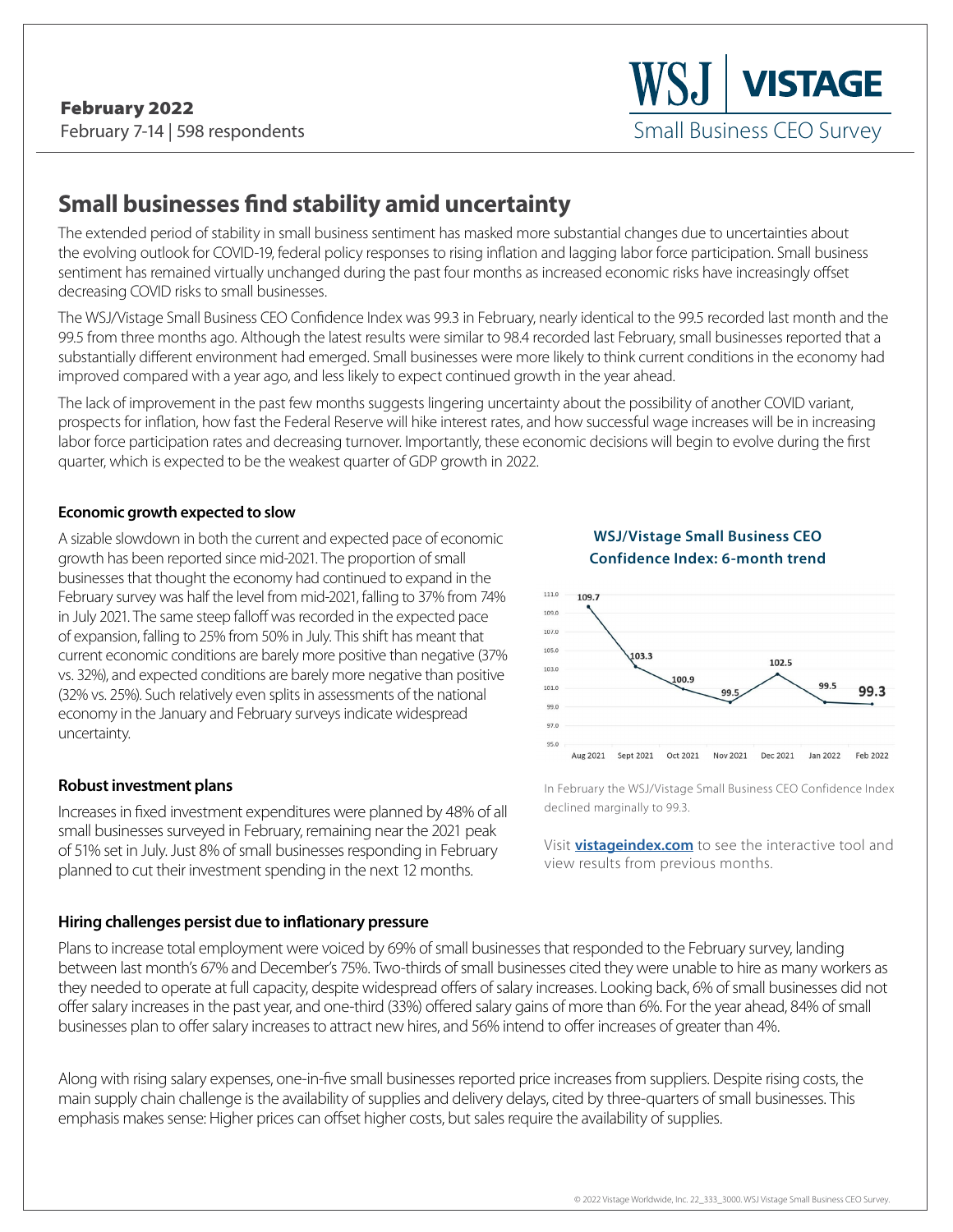#### **Revenues steady while profits off slightly**

Total sales revenues are expected to increase by 71% of small businesses in the next 12 months, barely below 72% recorded last month as well as last year. Profits were anticipated to increase by 50% of small businesses surveyed in February, below last year's 57%. Rising labor and input costs, coupled with unchanged revenues, have negatively impacted profits. Given the rather small profit decline, it would imply higher unit selling prices.

#### – Analysis provided by Dr. Richard Curtin, University of Michigan

Source: February 2022 WSJ/Vistage Small Business CEO Confidence Index Survey n=598

| Question |                                                                                                                                                       | <b>Answer</b>           | <b>Respondents</b> |       |
|----------|-------------------------------------------------------------------------------------------------------------------------------------------------------|-------------------------|--------------------|-------|
|          | Compared with a year ago, have overall<br>economic conditions in the United States<br>improved, remained the same, or worsened?                       |                         | #                  | $\%$  |
| 1.       |                                                                                                                                                       | Improved                | 220                | 37%   |
|          |                                                                                                                                                       | Remained about the same | 181                | 30%   |
|          |                                                                                                                                                       | Worsened                | 193                | 32%   |
|          |                                                                                                                                                       | Don't know/No opinion   | $\overline{4}$     | $1\%$ |
|          |                                                                                                                                                       |                         |                    |       |
| 2.       | During the next 12 months, do you expect<br>that the overall economic conditions in the<br>U.S. will be better, about the same, or worse<br>than now? | <b>Better</b>           | 152                | 25%   |
|          |                                                                                                                                                       | About the same          | 238                | 40%   |
|          |                                                                                                                                                       | Worse                   | 193                | 32%   |
|          |                                                                                                                                                       | Don't know/No opinion   | 15                 | 3%    |
|          |                                                                                                                                                       |                         |                    |       |
| 3.       | Do you anticipate that your firm's sales<br>revenues will increase, remain about the<br>same, or decrease during the next 12<br>months?               | Increase                | 425                | 71%   |
|          |                                                                                                                                                       | Remain the same         | 131                | 22%   |
|          |                                                                                                                                                       | Decrease                | 34                 | 6%    |
|          |                                                                                                                                                       | Don't know/No opinion   | 8                  | $1\%$ |
|          |                                                                                                                                                       |                         |                    |       |
| 4.       | Do you expect your firm's profitability to<br>improve, remain about the same, or worsen<br>during the next 12 months?                                 | Improve                 | 299                | 50%   |
|          |                                                                                                                                                       | Remain the same         | 190                | 32%   |
|          |                                                                                                                                                       | Worsen                  | 100 <sup>°</sup>   | 17%   |
|          |                                                                                                                                                       | Don't know/No opinion   | $\circ$            | 2%    |
|          |                                                                                                                                                       |                         |                    |       |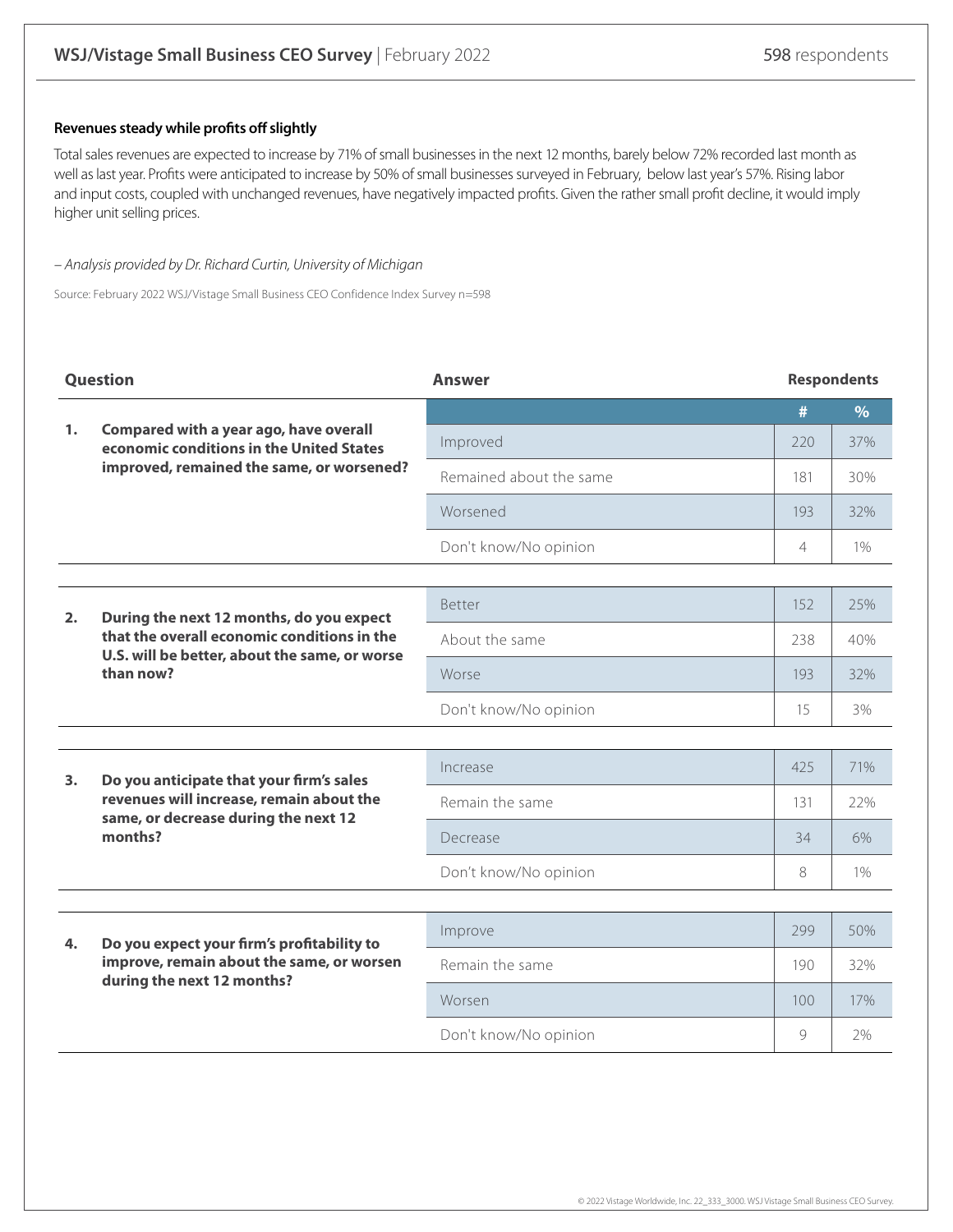## **WSJ/Vistage Small Business CEO Survey** | February 2022 **598** respondents

| <b>Question</b> |                                                                                                                                                | <b>Answer</b>                              |     | <b>Respondents</b> |  |
|-----------------|------------------------------------------------------------------------------------------------------------------------------------------------|--------------------------------------------|-----|--------------------|--|
| 5.              |                                                                                                                                                |                                            | #   | $\%$               |  |
|                 | Are your firm's total fixed investment<br>expenditures likely to increase, remain<br>about the same, or decrease during the next<br>12 months? | Increase                                   | 287 | 48%                |  |
|                 |                                                                                                                                                | Remain the same                            | 250 | 42%                |  |
|                 |                                                                                                                                                | Decrease                                   | 47  | 8%                 |  |
|                 |                                                                                                                                                | Don't know/No opinion                      | 14  | 2%                 |  |
| 6.              | Do you expect your firm's total number<br>of employees will increase, remain about<br>the same, or decrease during the next 12                 | Increase                                   | 413 | 69%                |  |
|                 |                                                                                                                                                | Remain the same                            | 160 | 27%                |  |
|                 | months?                                                                                                                                        | Decrease                                   | 20  | 3%                 |  |
|                 |                                                                                                                                                | Don't know/No opinion                      | 5   | 1%                 |  |
|                 |                                                                                                                                                |                                            |     |                    |  |
| 7.              | Over the last 30 days, how has the size of<br>your workforce changed?                                                                          | Increased                                  | 238 | 40%                |  |
|                 |                                                                                                                                                | Remained the same                          | 296 | 49%                |  |
|                 |                                                                                                                                                | Decreased                                  | 64  | 11%                |  |
|                 |                                                                                                                                                |                                            |     |                    |  |
| 8.              | Are hiring challenges impacting your ability<br>to operate your business at full capacity?                                                     | Yes                                        | 387 | 65%                |  |
|                 |                                                                                                                                                | <b>No</b>                                  | 211 | 35%                |  |
| 9.              | Which best describes how you have adjusted<br>wages or salaries in the past 12 months?                                                         | Have not increased wages                   | 34  | 6%                 |  |
|                 |                                                                                                                                                | Increased wages 1% - 3%                    | 111 | 19%                |  |
|                 |                                                                                                                                                | Increased wages 4% - 6%                    | 236 | 40%                |  |
|                 |                                                                                                                                                | Increased wages more than 6%               | 196 | 33%                |  |
|                 |                                                                                                                                                | Other                                      | 19  | 3%                 |  |
|                 |                                                                                                                                                |                                            |     |                    |  |
|                 | 10. How much do you plan to increase wages or<br>salaries in the next 12 months?                                                               | Not planning to increase wages or salaries | 64  | 11%                |  |
|                 |                                                                                                                                                | Increasing wages 1% - 3%                   | 169 | 28%                |  |
|                 |                                                                                                                                                | Increasing wages 4% - 6%                   | 254 | 43%                |  |
|                 |                                                                                                                                                | Increasing wages more than 6%              | 80  | 13%                |  |
|                 |                                                                                                                                                | Other                                      | 29  | 5%                 |  |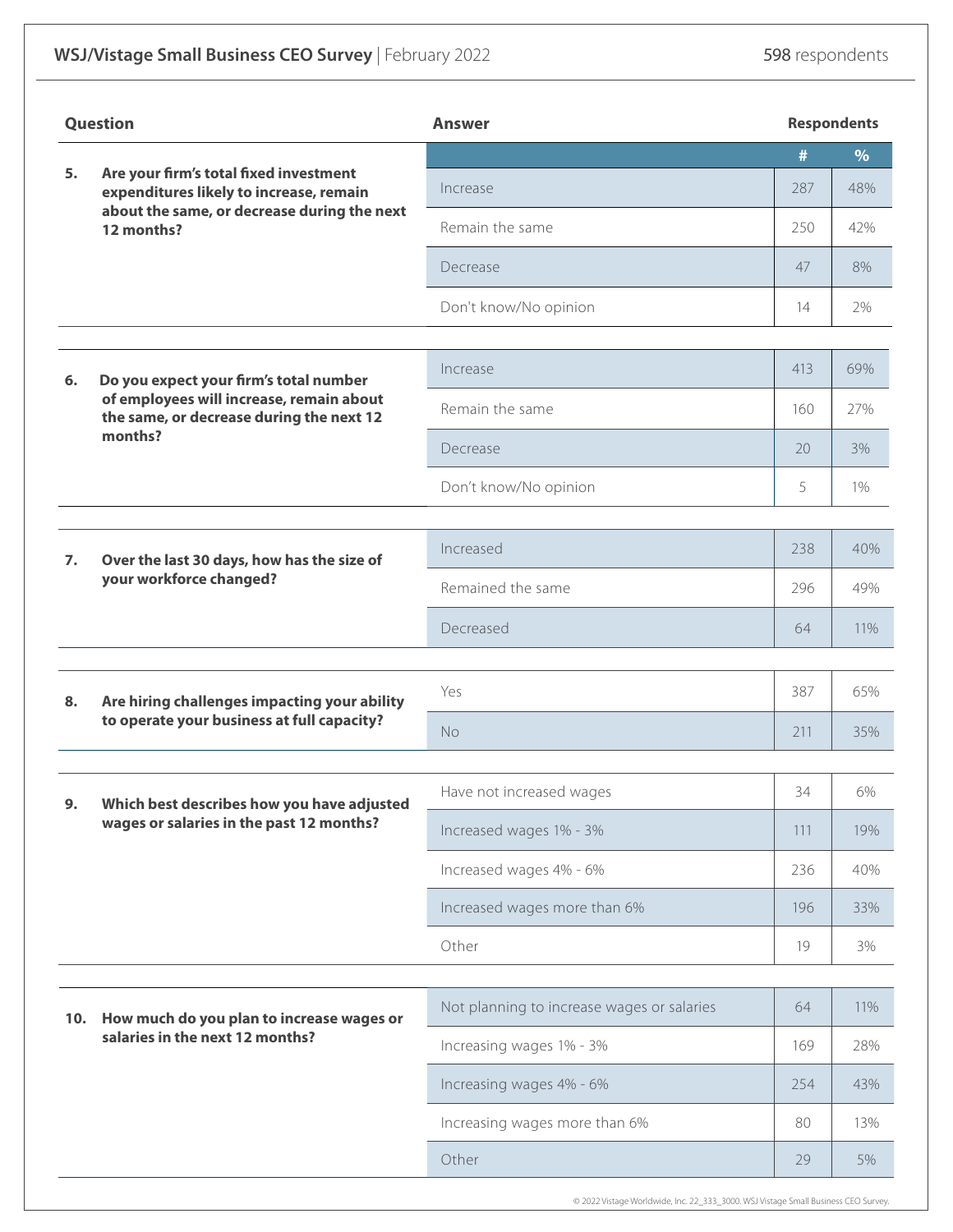## **WSJ/Vistage Small Business CEO Survey** | February 2022 **598** respondents

| <b>Question</b> |                                                                      | <b>Answer</b>                                          |     | <b>Respondents</b> |  |
|-----------------|----------------------------------------------------------------------|--------------------------------------------------------|-----|--------------------|--|
|                 |                                                                      |                                                        | #   | $\%$               |  |
| 11.             | Which best describes your supply chain?                              | No problem                                             | 164 | 27%                |  |
|                 |                                                                      | Getting worse                                          | 177 | 30%                |  |
|                 |                                                                      | Slowly getting better                                  | 191 | 32%                |  |
|                 |                                                                      | Other                                                  | 65  | 11%                |  |
| 12.             | What is currently your biggest supply chain<br>challenge?            | Price of goods and materials                           | 77  | 21%                |  |
|                 |                                                                      | Availability of inventory                              | 105 | 29%                |  |
|                 |                                                                      | Delivery/fulfillment time                              | 164 | 45%                |  |
|                 |                                                                      | Quality of goods and services received                 | 9   | 2%                 |  |
|                 |                                                                      | Other                                                  | 11  | 3%                 |  |
| 13.             | Do you think suppliers are favoring larger                           | Yes                                                    | 343 | 60%                |  |
|                 | companies over smaller ones?                                         | No                                                     | 224 | 40%                |  |
|                 |                                                                      |                                                        |     | 54%                |  |
| 14.             | Which effects of inflation are you<br>experiencing in your business? | Higher costs for raw materials and other inputs        | 321 |                    |  |
|                 |                                                                      | Increased prices from vendors                          | 448 | 75%                |  |
|                 |                                                                      | Offering increased wages                               | 452 | 76%                |  |
|                 |                                                                      | Not experiencing effects from inflation                | 29  | 5%                 |  |
|                 |                                                                      | Other                                                  | 16  | 3%                 |  |
|                 | Does your company plan to secure additional<br>financing this year?  | Yes, already have secured loans                        | 86  | 14%                |  |
| 15.             |                                                                      |                                                        |     |                    |  |
|                 |                                                                      | Yes, are in the application process                    | 72  | 12%                |  |
|                 |                                                                      | Yes, but have not yet begun the application<br>process | 63  | 11%                |  |
|                 |                                                                      | No                                                     | 374 | 63%                |  |